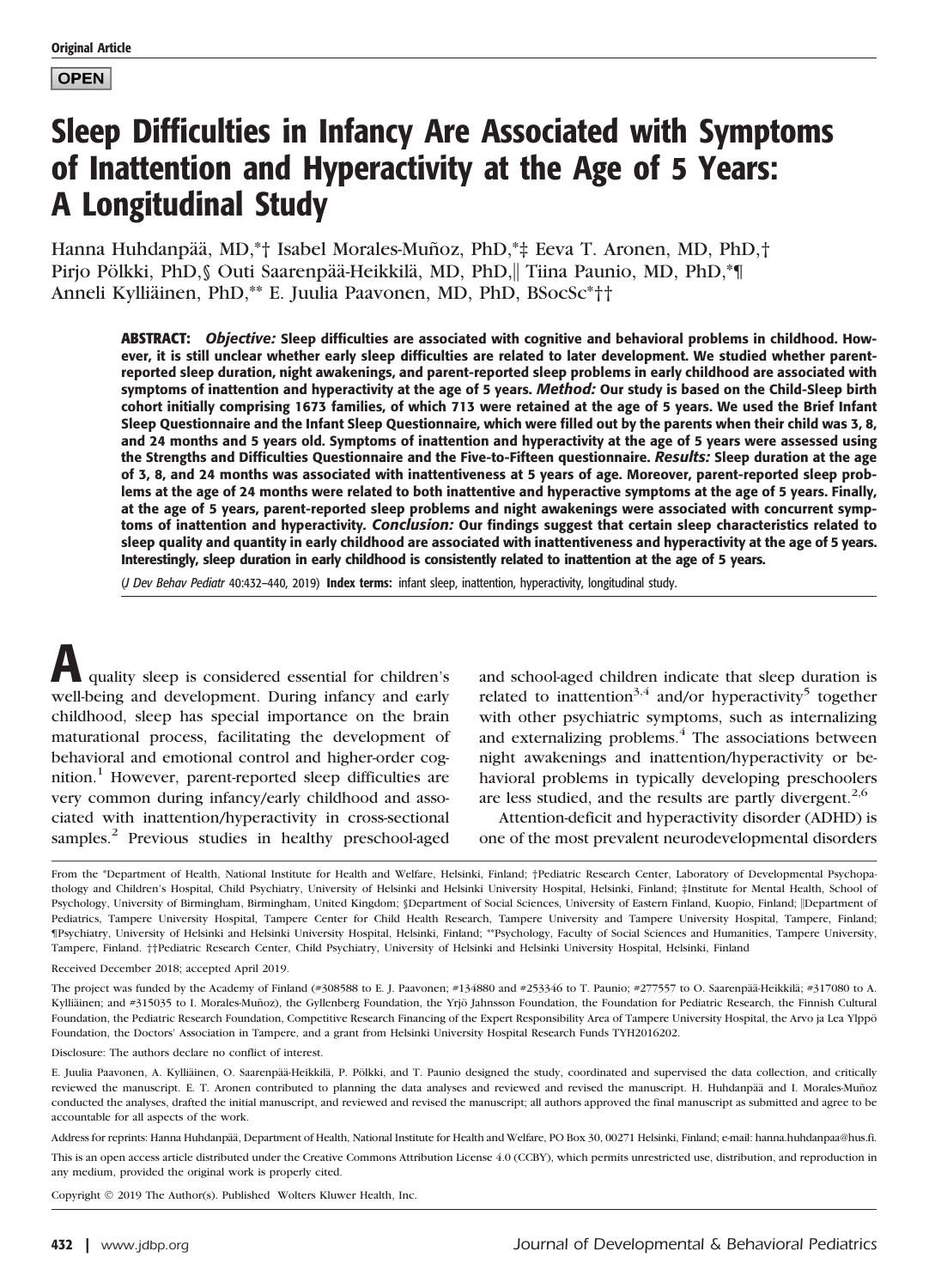in childhood, $\bar{y}$  which is characterized by the core psychopathologies of attention difficulties, impulsivity, and hyperactivity.<sup>8</sup> According to previous meta-analysis, sleep difficulties are more common among children with ADHD in comparison with controls, $9$  with prevalence rates ranging from 29% to 85% in children with ADHD.<sup>10</sup> There is growing interest in the complex relationship between sleep problems and ADHD symp $toms<sup>11,12</sup>$  because it has been noticed that sleep deprivation in healthy children can increase ADHD-like symptoms. Accordingly, it has been suggested that early sleep difficulties might impair the development of attentional control.<sup>11</sup> However, because ADHD does have a hereditary component, parental ADHD and/or other psychiatric risk factors may also negatively affect sleep during infancy.<sup>13,14</sup>

Previous longitudinal studies have reported that sleep difficulties in early childhood predict later cognitive, psychosocial, and physical problems.15–<sup>23</sup> A few longitudinal studies have also examined the associations between sleep difficulties in childhood and inattentive and/ or hyperactive symptoms at the age of 5 to 7 years. Six of these longitudinal studies reported that early sleep difficulties, sleep duration, and/or frequent night awakenings reported by parents are associated with later occurring symptoms of inattention and/or hyperactivity.<sup>15,17-21</sup> One study did not find any direct relationship between early sleep difficulties and later attentional problems, although sleep difficulties were related to emotional dysregulation, which in turn contributed to poorer attentional functioning.<sup>16</sup>

However, some of these previous longitudinal studies have examined sleep quality using a small number of time points (i.e., 2 or less) and/or very limited number of items (e.g., some studies reporting only 1 sleep item). Moreover, only 1 of these studies covered early childhood, but the earliest measurement time point of sleep difficulties has been at the age of 6 months.<sup>15</sup> The significance of sleep in infancy needs to be studied because the results of sleep studies in toddlers and preschoolers cannot necessarily be generalized to infants.

Therefore, the aim of this study was to identify whether parent-reported sleep duration, night awakenings, and parent-reported sleep problems during the first years of the child's life (i.e., at the age of 3, 8, and 24 months and 5 years) are associated with symptoms of inattention and/or hyperactivity at the age of 5 years. Based on previous studies,  $\frac{15,17-21}{15}$  we hypothesized that sleep duration, high number of night awakenings, parent-reported sleep problems, or their persistence during early childhood would increase the symptoms of inattention and/or hyperactivity at the age of 5 years.

## METHOD

#### **Participants**

This study is based on a longitudinal child-sleep birth cohort from the Pirkanmaa area, Finland, with several measurement points. $^{24}$  The recruitment and baseline measurement occurred prenatally at the 32nd week, and the follow-up measurements took place at the birth of the child and at the age of 3, 8, 18, and 24 months and 5 years. The families were recruited from health centers in the target area during their normal follow-up visits to the maternity clinics. Data were collected between April 2011 and December 2012, and the infants were born between April 2011 and February 2013. A total of 2244 parents were approved to receive the prenatal questionnaires during their visits to the maternity clinics, of which 1673 (74.6%) families gave their consent to participate in the study and returned the baseline questionnaires. For this study, we used data from the questionnaires at pregnancy (week 32) and when the children reached the ages of 3, 8, and 24 months and 5 years. Parents estimated the quantity and quality of their child's sleep at the age of 3, 8, 18, and 24 months and 5 years and hyperactive and inattentive symptoms at the age of 5 years.

The response rate at the age of 5 years was 42.6%  $(N = 713)$ . Furthermore, we excluded cases with severe chronic illnesses or disabilities, such as Down syndrome or Hirschsprung disease  $(n = 10)$ , and cotwins  $(n = 14)$ . Thereby, the final sample consisted of 689 children with either sleep items and the Strengths and Difficulties Questionnaire (SDQ) or the Five-to-Fifteen (FTF) questionnaire at 5 years of age. All the questionnaires (sleep items, SDQ, and FTF) at the age of 5 years were available for 628 children. Sleep items and the SDQ were available for 656 children, and the FTF questionnaire was available for 661 children. Of the final sample ( $n = 689$ ), 669 children had parental responses at the age of 3 months, 670 children at the age of 8 months, and 553 children at the age of 24 months.

The respondents at the age of 5 years ( $n = 689$ ) differed from the nonresponding parents in some demographic characteristics. For instance, the responding mothers were slightly older than the nonresponding mothers (31.2 years compared with 30.7 years;  $p \le$ 0.001) and had higher educational level ( $p \le 0.001$ ). However, there were no differences in sex, number of children, birth weight, and maternal smoking during pregnancy.

The study protocol was approved by the local ethical committee (ETL-code R11032). Written informed consent was obtained from all the parents.

#### Measures

#### Background Factors

Questionnaires for mothers, both prenatally and at the child's age of 5 years, included several questions on sociodemographic factors and health. The educational level of mothers was defined as primary (elementary school), secondary (high school), or higher (vocational school/university).

#### Child's Sleep Quality and Duration Measures

The Infant Sleep Questionnaire<sup>25</sup> is a 10-item questionnaire that assesses infant sleeping habits and parental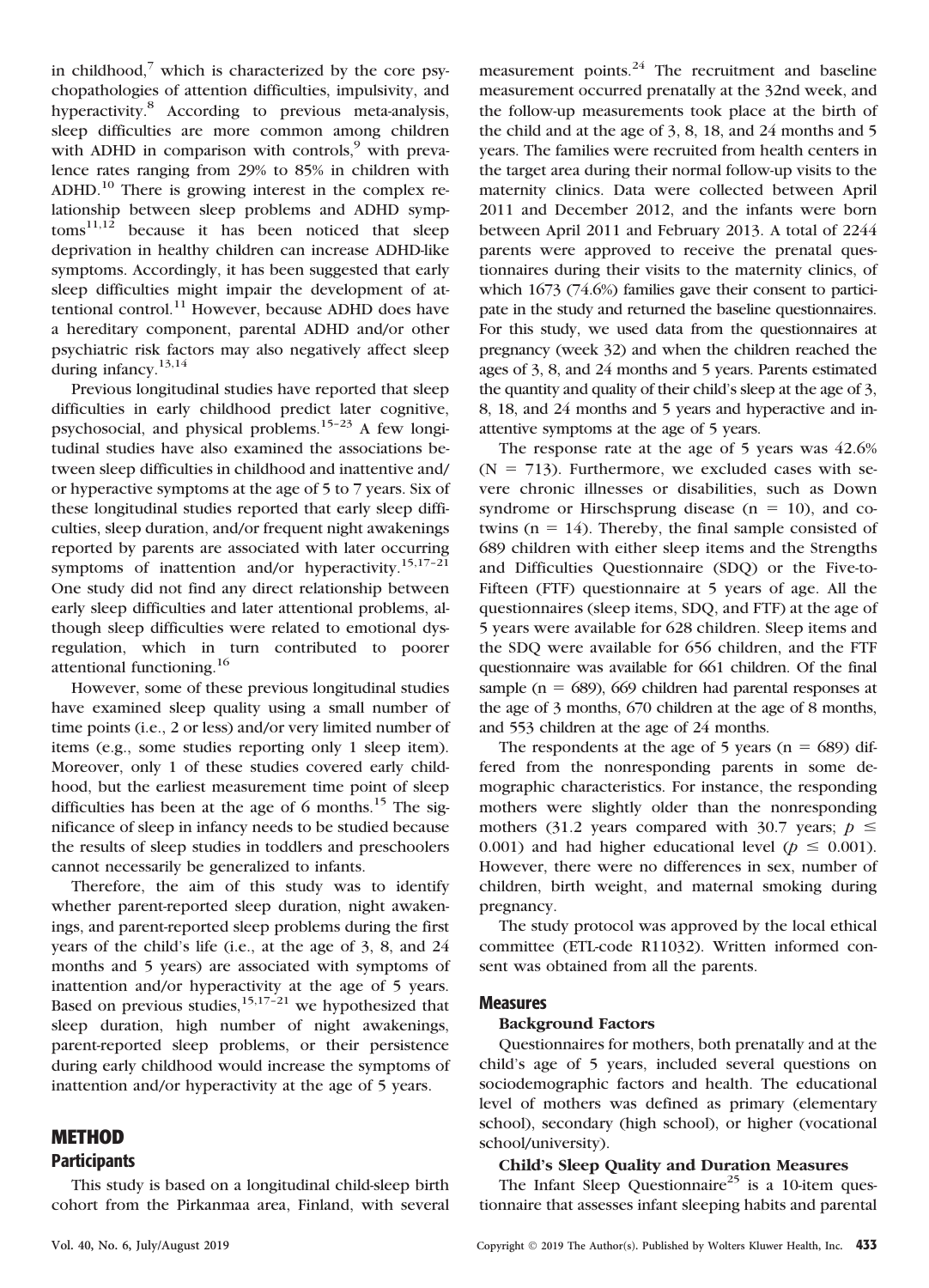strategies for managing infant sleep. For this study, we used this questionnaire to estimate the average number of parent-reported night awakenings at the age of 3, 8, and 24 months, and parent-reported sleep problems at all time points. Brief night awakenings are quite common in early childhood and a normal part of healthy sleep. In this study, night awakenings were considered those that required resettling. Night awakenings at 3, 8, and 24 months of age were assessed by using the item "How many times does your baby wake each night and need resettling on average." The categories were  $0 =$  "does" not wake,"  $1 =$  "once per night,"  $2 =$  "twice per night,"  $3 =$  "3 times per night,"  $4 =$  "4 times per night," and  $5 =$ "5 or more times per night." Furthermore, parentreported sleep problems were measured using the item "Do you think that your baby has sleep difficulties." The responses were recoded as a binary variable indicating "no sleeping difficulties" and "mild, moderate, or severe sleeping difficulties."

Sleep duration was measured using the Brief Infant Sleep Questionnaire. $26$  For this study, we selected items of (1) nocturnal sleep in hours, at all time points; (2) the amount of daytime sleep in hours, at all time points; and (3) the number of awakenings during the night, only at the age of 5 years. At the age of 5 years, parents were asked to evaluate the "average number of night awakenings per night." A high frequency of night awakenings was defined using the 75th percentile at each time point, based on the sample of this study (i.e., 3, 4, 3, and 1 times per night, respectively).

To examine sleep duration among children at the age of 3, 8, and 24 months and 5 years, total sleep duration was calculated as the sum of daytime and nighttime sleep in hours per day. Extreme outliers were excluded at each time point. More specifically, at the age of 3 and 8 months, we included only those cases with both daytime and nighttime sleep reported. We also excluded cases with total sleep duration less than 7 hours or more than 20 hours because this is out of the normative range and indicates a possible error in the parental estimate. Regarding these outliers, we excluded a total of 14 cases at 3 months and 7 at 8 months. At the age of 24 months, we excluded only those cases ( $n = 3$ ) with total sleep duration less than 6 hours or more than 18 hours per day. Finally, at the age of 5 years, we excluded only those cases ( $n = 5$ ) with total sleep duration less than 8 hours or more than 16 hours. Shorter sleep duration per day at each time point was defined using the 25th percentile, based on the sample of this study (13.0, 12.5, 11.4, and 9.8 hours per day, respectively).

To examine the significance of persistent sleep difficulties (i.e., shorter sleep duration, high frequency of night awakenings, and parent-reported sleep problems), new variables were created including the following categories:  $0 =$  "no parent-reported sleep difficulties at any time point,"  $1 =$  "parent-reported sleep difficulties at 1 time point," and  $2 =$  "parent-reported sleep difficulties at 2 or more time points" (Fig. 1).

### Hyperactive and Inattentive Symptoms at the Age of 5 Years

Hyperactivity and inattentive symptoms were assessed using 2 different parent-reported questionnaires: the  $FTF^{27}$  questionnaire and the SDQ.<sup>28</sup>

The FTF questionnaire comprises 181 statements with 3 response alternatives for 5- to 15-year-olds, related to behavioral or developmental problems. In this study, we used 18 items reflecting the same symptoms as found in the DSM-IV criteria for attention-deficit and hyperactivity disorder (ADHD), comprising the 9-item inattention domain and the 9-item hyperactivity-impulsivity domain. The FTF inattention total score was the sum of 9 inattention items, and the FTF hyperactivity-impulsivity total score was the sum of 9 hyperactivity-impulsivity items. The cutoff point for both FTF inattention and hyperactivity-impulsivity domain was 6 points or more, corresponding to the 75th percentile in our 5-year-old sample.

The SDQ is a brief behavioral screening questionnaire for 3- to 16-year-olds including 25 questions. Parents rate the statement best describing their child's behavior on a 3-point scale. In this study, we used only the 5-item hyperactivity-inattention scale. The total scale score was the sum of 3 items and 2 reversed items. The cutoff point for hyperactive/inattentive symptoms was 5 points or more, corresponding to the 75th percentile of the 5-yearold children in this study.

#### **Covariates**

For covariates, we selected those variables that were also considered in previous longitudinal studies $15-21$  and those that were significantly associated with any of the sleep and ADHD variables in our sample. The final partially adjusted model controlled for the child's age at 5 years, sex, the mother's educational level, and whether the mother smoked during pregnancy. The final fully adjusted model additionally controlled for birth weight, the mother's age, and the number of children in the family during pregnancy.

#### Statistical Analysis

Statistical analyses were performed using SPSS Statistics V25.0. First, the distribution of the variables of interest was described. Second, to compare the prevalence of elevated inattention and hyperactivity symptom scores (scoring over 75th percentile in the inattentive or hyperactive scale score) between children having sleep difficulties (shorter sleep duration, higher frequency of night awakenings, parent-reported sleep problems) versus children without sleep difficulties,  $\chi^2$  tests were used.

Third, to examine the potential effects of sleep difficulties at the age of 3, 8, and 24 months (i.e., predictors) on the child's hyperactive and/or inattentive symptoms at the age of 5 years (i.e., outcomes), a series of multivariate linear regression analyses were conducted. Among the independent variables, parent-reported sleep problems and night awakenings were treated as dichotomous variables (no vs yes), whereas sleep duration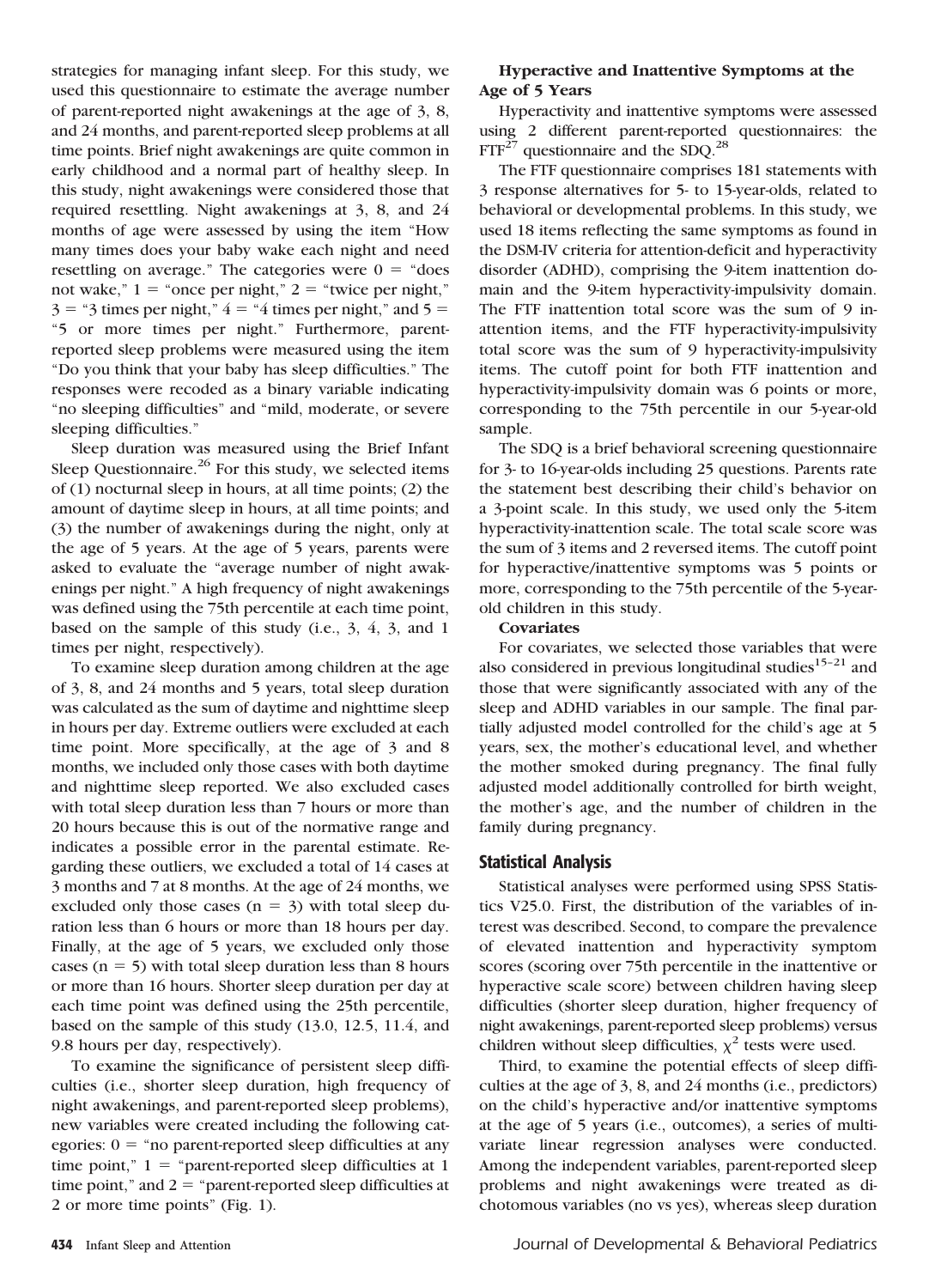

Figure 1. Description of the FTF questionnaire and SDQ mean scores and parent-reported sleep problems persistent over time. Graphs A1–A3 describe the mean scores in inattention and hyperactivity measured using the FTF questionnaire and SDQ, in the persistence of the sleep difficulties, at 0, 1, or 2 or more time points. These graphs show that children with sleep difficulties at 2 or more time points have higher inattention and hyperactivity mean scores measured with the FTF questionnaire compared with children with no sleep difficulties at any time point (A.1-A.2). Only significant results are reported within the graphs. Error bars represent 95% confidence interval. FTF, Five-to-Fifteen; SDQ, Strengths and Difficulties Questionnaire.

and hyperactive and/or inattentive scale scores were used as continuous variables. Each explanatory variable of interest, along with covariates, was studied in different models.

Fourth, the means of inattentive and hyperactive scale scores of the FTF questionnaire and SDQ in children with no parent-reported sleep difficulties (shorter sleep duration, higher frequency of night awakenings, parentreported sleep problems) at any time point, children with parent-reported sleep difficulties at 1 time point, and children with parent-reported sleep difficulties at 2 or more time points were compared using analysis of variance.

Finally, additional multivariate logistic regression analyses were conducted to examine how shorter sleep duration at different time points (at the age of 3, 8, and 24 months and 5 years), adjusted by the covariates, predicted over 75th percentile cutoff scores in hyperactive and/or inattentive scales of the FTF questionnaire and SDQ.

#### RESULTS

Background factors of the children and their families are reported in Table 1. Table 2 shows the prevalence of some sleep difficulties (shorter sleep duration, high frequency of night awakenings, and parent-reported sleep problems) at different time points in those children having hyperactivity-impulsivity and/or inattentive scale scores (i.e.,  $>75$ th percentile) at the age of 5 years.

Our main results reported in Table 3 showed, in both partially and fully adjusted models, that sleep duration at the age of 3 and 8 months was significantly associated with inattentive symptoms measured with the Five-to-Fifteen (FTF) questionnaire at the age of 5 years. The fully adjusted model also showed a significant association between sleep duration at 24 months and inattentive symptoms at 5 years. Moreover, parent-reported sleep problems at the age of 24 months and 5 years were related to inattentive and hyperactive-impulsive symptoms measured with the FTF questionnaire at the age of 5 years. Finally, a tendency for night awakening at the age of 5 years was related to concurrent inattentiveness and hyperactivity-impulsivity. All these results remained when the parents with a prior attention-deficit and hyperactivity disorder diagnosis were excluded.

To study risks related to shorter sleep duration, we found on the basis of logistic regression models that shorter sleep duration  $\left($  < 13.0 hours per night) at the age of 3 months predicted inattentiveness (FTF inattentive scale score over the 75th percentile) at the age of 5 years [partially adjusted odds ratio (OR) =  $1.97$ , 95% confidence interval (CI) = 1.31-2.95,  $p < 0.01$ ; and fully adjusted OR 1.93, 95% CI = 1.24-3.01,  $p < 0.01$ , respectively]. However, regarding the other time points, no significant associations were found between shorter sleep duration and inattentive and/or hyperactiveimpulsive symptoms.

Finally, children with persistent parent-reported sleep problems (i.e., prevalence of parent-reported sleep problems at 2 or more time points) had higher inattentive ( $p < 0.01$ ) and hyperactive-impulsive ( $p < 0.01$ ) scale scores measured with the FTF questionnaire (Fig. 1). Furthermore, children with shorter sleep duration at 2 or more time points had higher inattentive  $(F = 4.4,$  $p < 0.05$ ) scale scores measured with the FTF questionnaire compared with other children.

#### DISCUSSION

Our main findings suggest that sleep duration at the age of 3, 8, and 24 months was associated with inattentiveness in 5-year-old children. Night awakenings  $(\geq)$  per night) were associated with inattentiveness and hyperactivity-impulsivity at the age of 5 years. The parent-reported sleep problems in their 24-month-old and 5-year-old children were related to symptoms of inattentiveness and hyperactivity-impulsivity.

This is the first longitudinal study evaluating the link between shorter sleep duration already from 3 months of age and later inattentive symptoms. Although there are a number of cross-sectional studies showing an association between symptoms of inattentiveness and hyperactivity-impulsivity and sleep problems, longitudinal studies are few. The existing studies show that various sleeping problems in children predict symptoms of inattentiveness and hyperactivity-impulsivity; however, because sleep in infants is very different than sleep in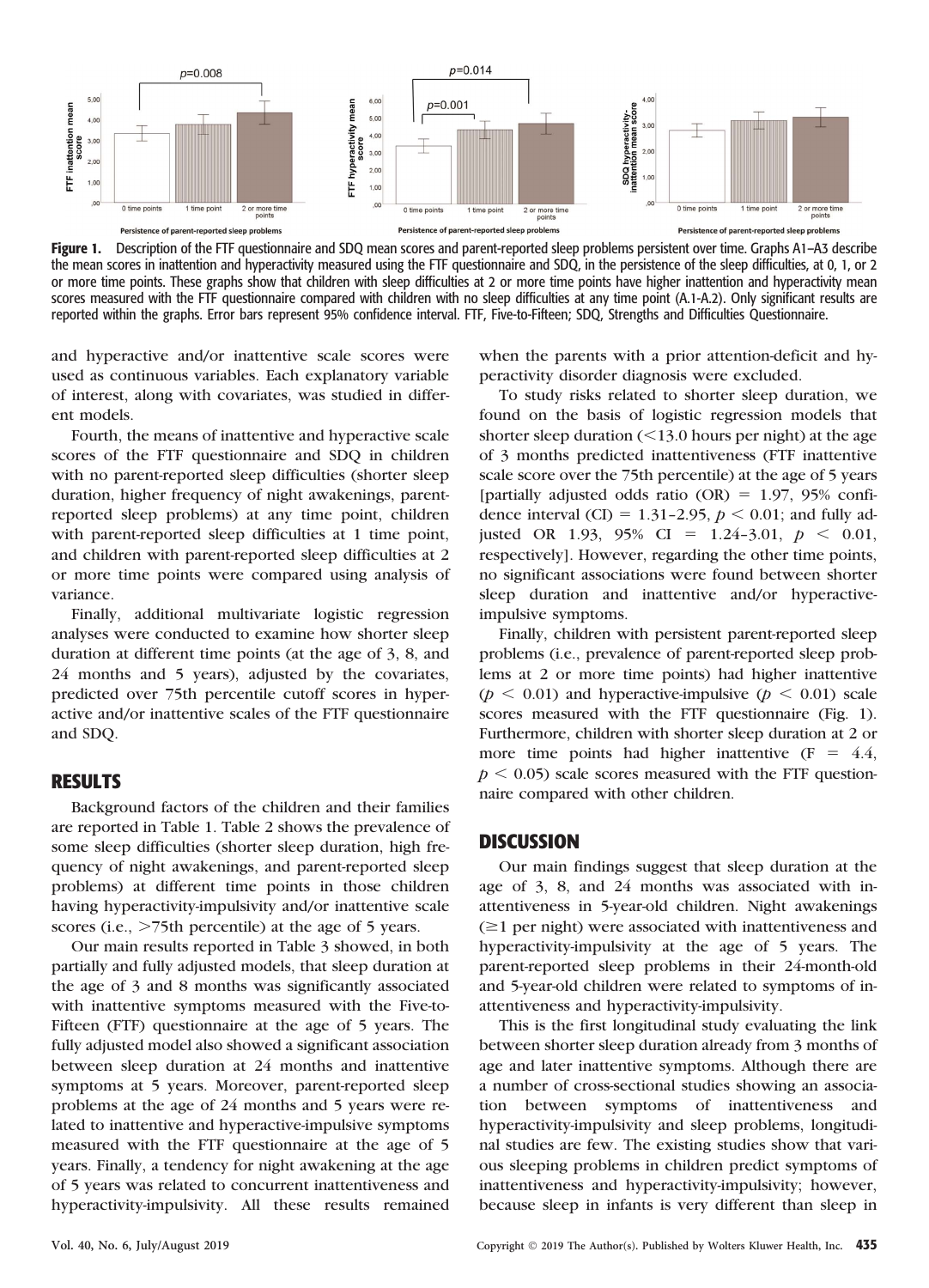|                                                            | Mean<br>(SD) | N (% of<br>the total) |
|------------------------------------------------------------|--------------|-----------------------|
| Children at 5 yr of age ( $n = 689$ )                      |              |                       |
| Sex (male/female)                                          |              | 364 (52.8)/325 (47.2) |
| Age (mo)                                                   | 68.0(5.2)    |                       |
| Birth weight (g)                                           | 3587 (451.2) |                       |
| Gestational weeks                                          | 40.03 (1.20) |                       |
| Preterm $(<37$ wk)                                         |              | 10(1.5)               |
| Normal term $(\geq 37$ wk)                                 |              | 643 (98.5)            |
| FTF inattention score                                      | 3.7(3.4)     |                       |
| FTF hyperactivity score                                    | 4.0(3.6)     |                       |
| SDQ hyperactivity score                                    | 3.0(2.3)     |                       |
| Mothers during pregnancy and at<br>child's age of 5 yr old |              |                       |
| Mother's age during pregnancy                              | 31.2(4.6)    |                       |
| Maternal education level during pregnancy                  |              |                       |
| Primary (elementary school)                                |              | 25(3.8)               |
| Secondary (high school)                                    |              | 116(17.8)             |
| Higher (university/vocational school)                      |              | 511 (78.4)            |
| Smoking during pregnancy                                   |              | 31(4.7)               |
| No. of children in the family during pregnancy             |              |                       |
| $\Omega$                                                   |              | 517 (83.5)            |
| 1 or more                                                  |              | 102(16.5)             |
| No. of children in the family at<br>child's age 5 yr       |              |                       |
| 1                                                          |              | 94 (14.3)             |
| 2 or more                                                  |              | 562 (85.7)            |

Table 1. Descriptive Variables of Children at the Age of 5 Years and Mothers During Pregnancy

toddlers and older children, the findings cannot directly be extrapolated to concern infants.

After our initial hypothesis, we found consistent associations between sleep duration at the age of 3, 8, and 24 months and inattentive symptoms at the age of 5 years. These results are in line with previous crosssectional studies conducted in healthy preschool/schoolaged children and adolescents. These studies have reported an association between sleep duration and inattentive symptoms rated by a parent or teacher or shown in cognitive tests.<sup>3,4</sup> In addition, subjectively or objectively measured sleep duration at the age of 12 to 18 months has also been linked with later attentional problems at the age of 3 to 5 years.<sup>21,23</sup>

It is a novel and interesting finding that sleep duration in early childhood was consistently related to later signs of inattentiveness. Reportedly, children with attentiondeficit and hyperactivity disorder (ADHD) have reduced sleep quantity.<sup>12</sup> Thus, a shared genetic/neurobiological background involving the functioning of the frontal brain areas may account for the relationship between early shorter sleep duration and later occurring inattentive symptoms. On the other hand, it might also be possible

that severe sleep difficulties in early childhood could impair the development of self-regulatory systems. The development of attentional control may be particularly vulnerable to the effects of sleep deprivation and/or sleep problems during the infancy and preschool period because of its prolonged course of maturation.<sup>1</sup> There is evidence that experimental sleep deprivation in adults leads to reduced brain activation in multiple brain areas, including the bilateral parietal lobule and prefrontal cortex.<sup>29</sup> Clearly, further studies are needed to explore the biological mechanisms beyond the reported association, which is now quite consistently reported in several longitudinal studies in later stages. If these mechanisms are confirmed, the findings would be clinically highly significant, underlining the importance of the recognition and treatment of sleep difficulties in early childhood.<sup>11</sup>

In the present study, we did not find any longitudinal associations between sleep duration, night awakenings, parent-reported sleep problems during infancy, and later hyperactivity-impulsivity. So far, longitudinal studies analyzing sleep duration and hyperactivity/impulsivity are partly contradictory. For instance, relatively strong associations between subjectively and/or objectively measured shorter nighttime sleep duration and parentreported hyperactivity/impulsivity have been reported in cross-sectional studies among healthy preschool-aged and school-aged children.<sup>5</sup> Furthermore, and in contradiction to our findings, 2 longitudinal studies have reported the link between parent-reported shorter nighttime sleep duration before the age of 3.5 years and symptoms of hyperactivity,  $^{18,19}$  but not inattentiveness, at the age of 5 to 6 years.<sup>18</sup> However, there is also some evidence in later childhood that supports that children diagnosed with ADHD at a later stage slept significantly less than their peers from the age 5 to 9 years, and the main reason for the shorter sleep duration was later bedtimes.<sup>15</sup>

Our hypothesis concerning the association between frequent night awakenings during the infancy/ preschool period and later occurring inattentive and/ or hyperactive-impulsive symptoms was only partially supported because we only found an association between frequent night awakenings and inattentive/ hyperactive symptoms at the age of 5 years. These results were similar to a previous longitudinal study, in which children with a later diagnosis of ADHD had significantly more night awakenings from the age of 5 years.<sup>15</sup> However, and contrary to our findings, frequent night awakenings at the age of 18 months have been found to be related to attentional and behavioral problems at the age of 5 to 6 years.<sup>20,21</sup> Furthermore, 1 cross-sectional study with preschool-aged children showed that night awakenings at the age of 2 to 5 years were only related to hyperactivity in boys.<sup>6</sup> Night awakenings in infants can be caused by different factors such as breastfeeding, parental involvement when falling asleep, cosleeping with the infant, the child's challenging temperament, $30$  and locomotion. $31$  Therefore, early night awakening probably represents an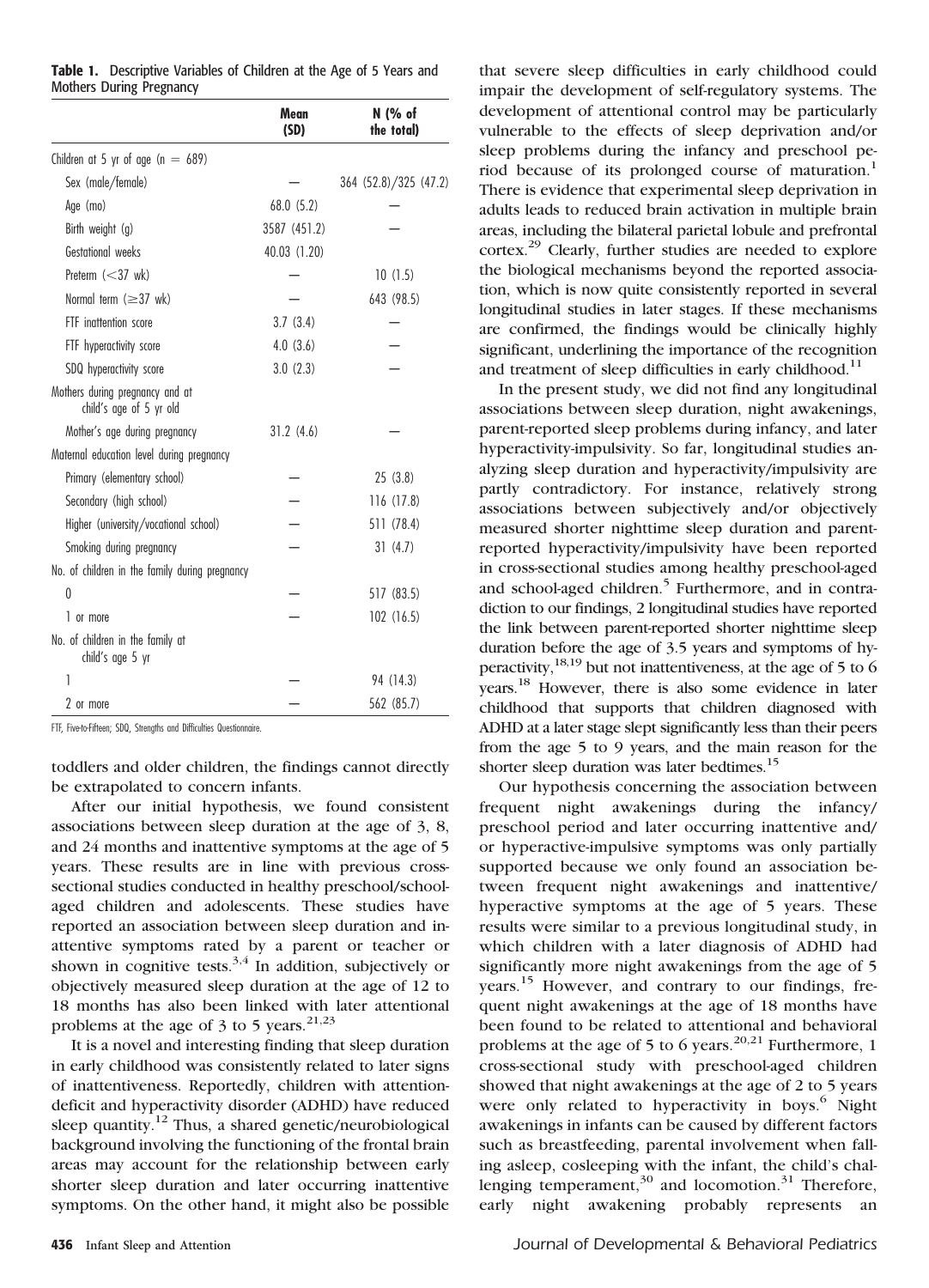|          |                                              | Duration  | Normal Sleep Shorter Sleep<br><b>Duration</b> <sup>a</sup> |                                  |       | Low Awakening High Awakening<br>Frequency | Frequency" |                           |       | No Parent-Reported Parent-Reported<br><b>Sleep Problems</b> | Sleep Problems <sup>c</sup> |                          |       |
|----------|----------------------------------------------|-----------|------------------------------------------------------------|----------------------------------|-------|-------------------------------------------|------------|---------------------------|-------|-------------------------------------------------------------|-----------------------------|--------------------------|-------|
|          |                                              | N (%)     | N (%)                                                      | OR (95% )                        |       | N (%)                                     | N (%)      | OR (95% CI)               |       | N (%)                                                       | N (%)                       | OR (95% CI)              | Þ,    |
| $>15$ pc | FTF inattention 3 mo (n = $669$ )            | 101(22.6) |                                                            | 57 (35.4) 1.88 (1.27-2.78) 0.001 |       | 129(25.0)                                 | 28 (26.9)  | $1.11(0.69 - 1.78)$       | 0.681 | 119(24.2)                                                   | 42 (29.0)                   | $1.28(0.84 - 1.93)$      | 0.250 |
|          | $8 \text{ mo} (n = 670)$                     | 111(24.6) | 47 (26.7)                                                  | $1.12 (0.75 - 1.66)$             | 0.588 | 136 (26.7)                                | 15 (19.5)  | $0.67$ $(0.37 - 1.21)$    | 0.179 | 102(27.3)                                                   | 59 (22.8)                   | $0.79(0.54 - 1.14)$      | 0.202 |
|          | $24 \text{ mo } (\text{n} = 553)$            | 102(25.8) | 37 (28.0)                                                  | $1.12(0.72 - 1.75)$              | 0.608 | 117 (24.8)                                | 20 (29.4)  | $1.26$ $(0.72 - 2.21)$    | 0.418 | 105(24.7)                                                   | 34 (30.4)                   | $1.33(0.84 - 2.10)$      | 0.224 |
|          | $5 yr (n = 661)$                             | 129(24.7) | 25 (30.9)                                                  | $1.36(0.82 - 2.27)$              | 0.234 | 97 (23.0)                                 | 54 (32.1)  | $1.58(1.07 - 2.35)$       | 0.022 | 132(23.4)                                                   | 25 (41.0)                   | 2.27 (1.32-3.92)         | 0.003 |
| $>75$ pc | FIF hyperactivity 3 mo (n = 669)             | 124(27.6) | 47 (29.3)                                                  | $1.08$ $(0.73 - 1.61)$           | 0.703 | 142(27.5)                                 | 32 (30.5)  | $1.16(0.73 - 1.03)$       | 0.531 | 132 (26.8)                                                  | 41 (31.7)                   | $1.27(0.85 - 1.90)$      | 0.243 |
|          | $8 \text{ mo} (n = 670)$                     | 127(28.1) | 48 (27.1)                                                  | $0.95(0.65 - 1.41)$              | 0.805 | 144(28.1)                                 | 21 (27.3)  | $0.96(0.56 - 1.64)$       | 0.877 | 99 (26.5)                                                   | 78 (29.9)                   | $1.18(0.83 - 1.68)$      | 0.345 |
|          | $24 \text{ mo } (\text{n} = 553)$ 111 (28.0) |           | 37 (28.0)                                                  | $1.00 (0.65 - 1.56)$             | 0.988 | 125 (26.5)                                | 22 (32.4)  | $1.33 (0.77 - 2.30)$      | 0.309 | 110(25.8)                                                   | 39 (34.8)                   | $1.54(0.98 - 2.40)$      | 0.058 |
|          | $5 \text{ yr}$ (n = 661) 141 (26.9)          |           | 21 (25.9)                                                  | $0.95(0.56 - 1.62)$              | 0.860 | 101 (23.9)                                | 61 (36.1)  | $1.80(1.22 - 2.64)$ 0.003 |       | 40 (24.7)                                                   | 30 (49.2)                   | $2.95(1.72 - 5.04)0.000$ |       |

etiologically heterogeneous group. In addition, it is worth noting that although night awakening may indicate clinically significant problems, some of them are normative.

Finally, our study showed that children with persistent parent-reported sleep problems/shorter sleep duration showed higher inattentive and/or hyperactive-impulsive scale scores compared with other children, which is consistent with a previous longitudinal study.17 However, persistence of frequent night awakenings was not associated with inattentive and hyperactive-impulsive scale scores. Previous research shows that there is a wide natural variability in sleep patterns throughout childhood.<sup>15,23</sup> Our study suggests that sleep problems at different time points might be significant risk factors for inattentive and/or hyperactive-impulsive symptoms at the age of 5 years.

This study has a number of strengths, including the use of several measurement points that cover infancy, toddlerhood, and preschool ages; the characterization of parent-reported sleep difficulties within 3 different domains (i.e., sleep duration, night awakenings, and parent-reported sleep problems); and the examination of sleep functioning from very early stages (i.e., at 3 months of age). However, there are some limitations that should be also mentioned. First, a rather high prevalence of nonresponding families when their child reached 5 years of age may have affected these results. We observed that mothers who responded when their child was 5 years old were more highly educated and older than nonresponding mothers. A mother's low educational level is associated with higher scores in questionnaires measuring inattention and/or hyperactivity-impulsivity.<sup>32</sup> This way, the children of our responding mothers may be at lower risk for ADHD symptoms than those in the general population. Therefore, this bias is likely to weaken the findings in this dataset because it may lower the prevalence of children with a risk of ADHD. Second, we used only subjective measurements of sleep and attention issues, which may not be sensitive enough when measuring these symptoms. Furthermore, day-to-day variability in sleep quality cannot be only measured using questionnaire data. Because subjective reports and objective reports may have discrepancies at least in some of the cases, future studies on the topic should aim to confirm these findings using objective sleep measures, such as actigraphy. Third, parenting strategies or lack thereof may be related to both sleep difficulties during infancy and child's later inattentive symptoms.<sup>14</sup> In addition, many other environmental factors are also likely to affect sleep in early childhood. Finally, we did not include reports from other sources (e.g., daycare teachers) on inattentive and/or hyperactive symptoms in our study.

In conclusion, in the present study, sleep duration at the age of 3, 8, and 24 months was associated with symptoms of inattention at the age of 5 years. Furthermore, sleep difficulties at the age of 24 months were related to inattentive and hyperactive-impulsive symptoms at the age of 5 years. In addition, parent-reported sleep problems and night awakenings at the age of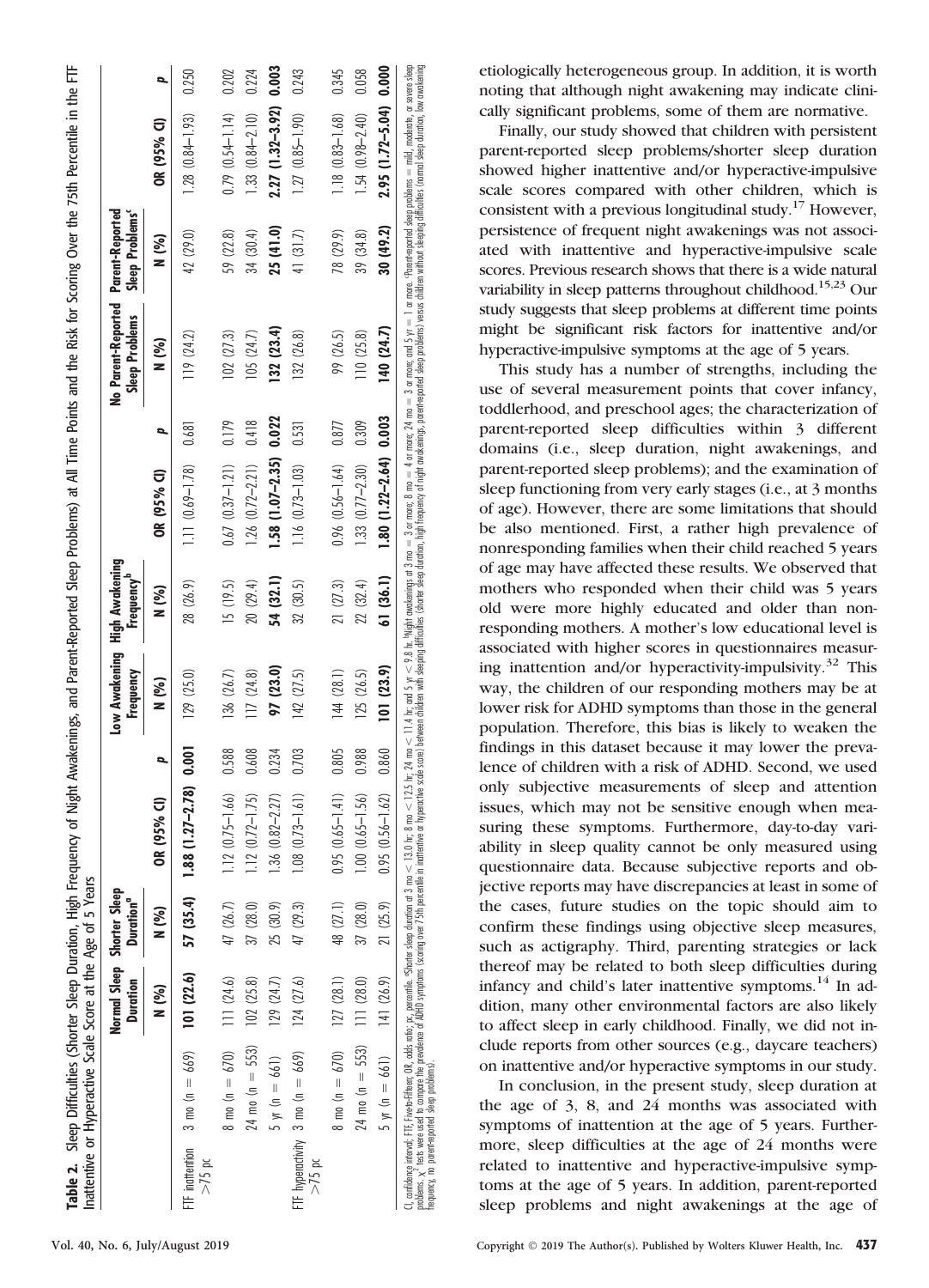Table 3. Multivariate Linear Regression Models Between Sleep Difficulties at the Age of 3, 8, 24 Months and 5 Years and Inattention and Hyperactivity Total Scores at the Age of 5 Years

|                               |          | Partially Adjusted Model <sup>a</sup> |         |          | <b>Fully Adjusted Model</b> b |                   |
|-------------------------------|----------|---------------------------------------|---------|----------|-------------------------------|-------------------|
|                               | B        | β                                     | p       | B        | $\boldsymbol{\beta}$          | p                 |
| FTF inattention total score   |          |                                       |         |          |                               |                   |
| $3 \text{ mo } (n = 669)$     |          |                                       |         |          |                               |                   |
| Sleep duration                | $-0.250$ | $-0.132$                              | 0.001   | $-0.251$ | $-0.131$                      | 0.002             |
| Night awakenings, 3 or more   | $-0.127$ | $-0.014$                              | 0.729   | $-0.046$ | $-0.005$                      | 0.904             |
| Sleep difficulties            | 0.352    | 0.044                                 | 0.268   | 0.208    | 0.026                         | 0.536             |
| $8 \text{ mo } (n = 670)$     |          |                                       |         |          |                               |                   |
| Sleep duration                | $-0.227$ | $-0.080$                              | 0.047   | $-0.273$ | $-0.096$                      | 0.023             |
| Night awakenings, 4 or more   | $-0.631$ | $-0.064$                              | 0.123   | $-0.412$ | $-0.042$                      | 0.341             |
| Sleep difficulties            | $-0.091$ | $-0.014$                              | 0.737   | $-0.113$ | $-0.017$                      | 0.692             |
| 24 mo ( $n = 553$ )           |          |                                       |         |          |                               |                   |
| Sleep duration                | $-0.226$ | $-0.072$                              | 0.099   | $-0.374$ | $-0.101$                      | 0.029             |
| Night awakenings, 3 or more   | 0.570    | 0.058                                 | 0.189   | 0.488    | 0.050                         | 0.278             |
| Sleep difficulties            | 1.032    | 0.133                                 | 0.002   | 1.139    | 0.146                         | 0.002             |
| 5 yr $(n = 661)$              |          |                                       |         |          |                               |                   |
| Sleep duration                | $-0.281$ | $-0.061$                              | 0.148   | $-0.298$ | $-0.065$                      | 0.150             |
| Night awakenings, 1 or more   | 0.861    | 0.118                                 | 0.005   | 0.737    | 0.100                         | 0.023             |
| Sleep difficulties            | 1.967    | 0.174                                 | 0.000   | 2.626    | 0.225                         | 0.000             |
| FTF hyperactivity total score |          |                                       |         |          |                               |                   |
| $3 \text{ mo } (n = 669)$     |          |                                       |         |          |                               |                   |
| Sleep duration                | $-0.131$ | $-0.063$                              | 0.120   | $-0.134$ | $-0.064$                      | 0.142             |
| Night awakenings, 3 or more   | 0.139    | 0.014                                 | 0.729   | 0.242    | 0.025                         | 0.563             |
| Sleep difficulties            | 0.612    | 0.071                                 | 0.077   | 0.478    | 0.055                         | 0.196             |
| $8 \text{ mo } (n = 670)$     |          |                                       |         |          |                               |                   |
| Sleep duration                | $-0.120$ | $-0.039$                              | 0.337   | $-0.145$ | $-0.047$                      | 0.274             |
| Night awakenings, 4 or more   | 0.106    | 0.010                                 | 0.812   | 0.187    | 0.017                         | 0.696             |
| Sleep difficulties            | 0.162    | 0.022                                 | 0.583   | 0.059    | 0.008                         | 0.851             |
| 24 mo ( $n = 553$ )           |          |                                       |         |          |                               |                   |
| Sleep duration                | $-0.210$ | $-0.052$                              | 0.242   | $-0.281$ | $-0.069$                      | 0.142             |
| Night awakenings, 3 or more   | 0.575    | 0.054                                 | 0.225   | 0.423    | 0.040                         | 0.393             |
| Sleep difficulties            | 1.050    | 0.122                                 | 0.005   | 1.084    | 0.125                         | 0.007             |
| 5 yr $(n = 661)$              |          |                                       |         |          |                               |                   |
| Sleep duration                | 0.066    | 0.013                                 | 0.759   | 0.016    | 0.003                         | 0.944             |
| Night awakenings, 1 or more   | 1.207    | 0.151                                 | < 0.001 | 1.065    | 0.133                         | 0.003             |
| Sleep difficulties            | 2.573    | 0.206                                 | < 0.001 | 2.900    | 0.227                         | < 0.001           |
| SDQ hyperactivity total score |          |                                       |         |          |                               |                   |
| $3 \text{ mo } (n = 669)$     |          |                                       |         |          |                               |                   |
| Sleep duration                | 0.032    | 0.024                                 | 0.557   | 0.025    | 0.019                         | 0.672             |
| Night awakenings, 3 or more   | $-0.173$ | $-0.028$                              | 0.487   | $-0.108$ | 0.000                         | 0.999             |
| Sleep difficulties            | $-0.074$ | $-0.014$                              | 0.732   | $-0.030$ | $-0.006$                      | 0.897             |
| $8 \text{ mo } (n = 670)$     |          |                                       |         |          |                               |                   |
| Sleep duration                | $-0.095$ | $-0.048$                              | 0.239   | $-0.124$ | $-0.063$                      | 0.147             |
| Night awakenings, 4 or more   | $-0.301$ | $-0.045$                              | 0.281   | $-0.156$ | $-0.024$                      | 0.599             |
| Sleep difficulties            | $-0.062$ | $-0.013$                              | 0.742   | $-0.128$ | $-0.028$                      | 0.521             |
| $24 \text{ mo} (n = 553)$     |          |                                       |         |          |                               | (Table continues) |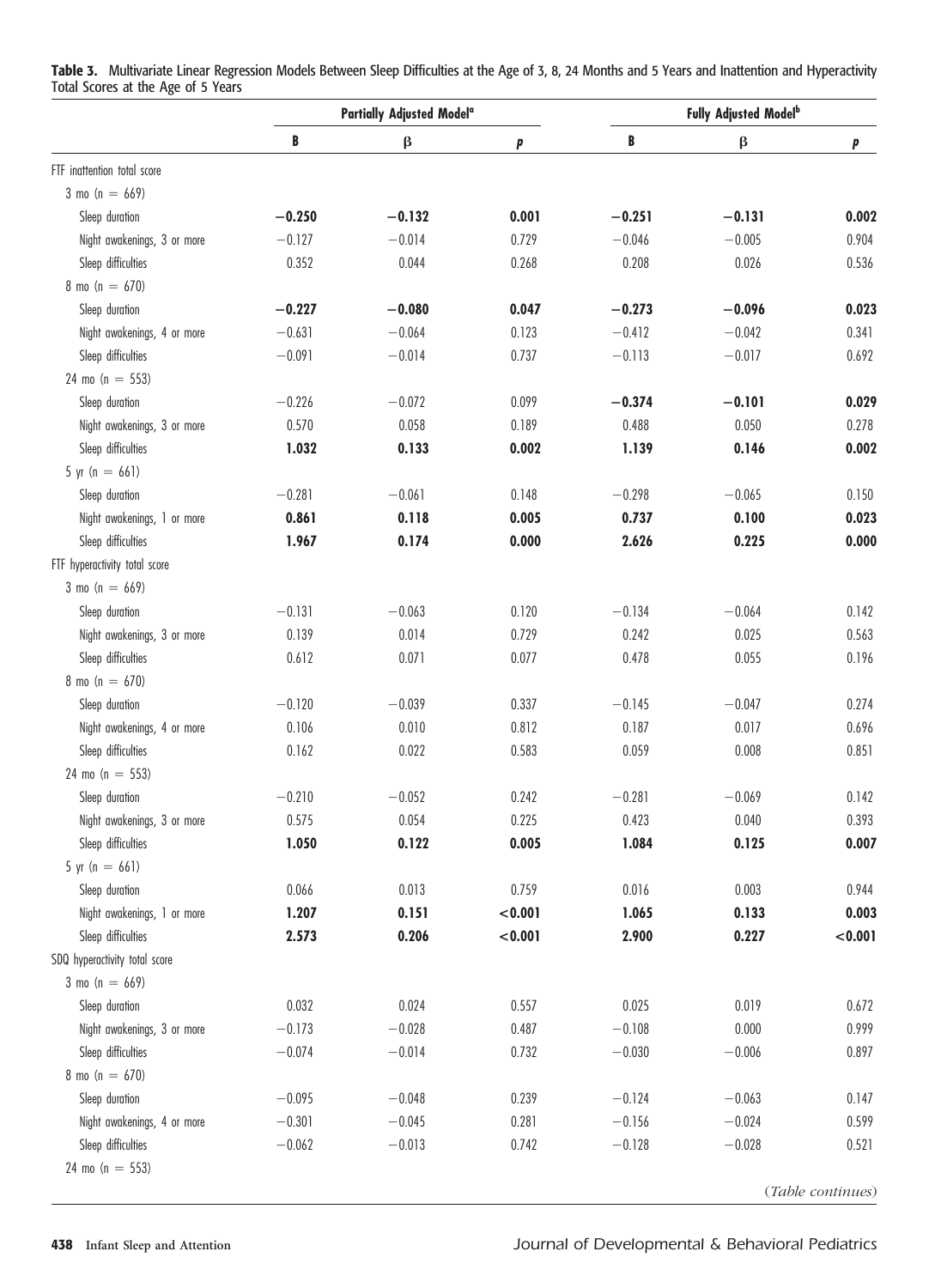#### Table 3. Continued

|                             | <b>Partially Adjusted Modela</b> |          |         | <b>Fully Adjusted Modelb</b> |          |         |
|-----------------------------|----------------------------------|----------|---------|------------------------------|----------|---------|
|                             | B                                | β        | р       | B                            | β        |         |
| Sleep duration              | $-0.103$                         | $-0.040$ | 0.369   | $-0.205$                     | $-0.078$ | 0.097   |
| Night awakenings, 3 or more | 0.241                            | 0.035    | 0.424   | 0.124                        | 0.018    | 0.696   |
| Sleep difficulties          | 0.475                            | 0.086    | 0.051   | 0.530                        | 0.095    | 0.043   |
| 5 yr (n $= 656$ )           |                                  |          |         |                              |          |         |
| Sleep duration              | $-0.023$                         | $-0.007$ | 0.865   | $-0.078$                     | $-0.024$ | 0.588   |
| Night awakenings, 1 or more | 0.532                            | 0.106    | 0.009   | 0.440                        | 0.088    | 0.044   |
| Sleep difficulties          | 1.553                            | 0.199    | < 0.001 | 1.764                        | 0.222    | < 0.001 |

FTF, Fiveto-Fifteen; SDQ, Strengths and Difficulties Questionnaire. ®Patially adjusted model covariates: sex, child's exact age, mother's educational level, and smoking during pregnancy. <sup>b</sup>Fully adjusted model covariates:

5 years were associated with these symptoms supporting earlier findings of the associations between present sleep and inattention and hyperactivity. $4$  Our study supports previously reported findings on the association of poorer sleep with shorter duration and more night awakenings in children with symptoms of inattention and/or hyperactivity and suggests that shorter sleep duration can start as early as 3 months of age. Taking into account the high prevalence of sleep problems in healthy samples during the infancy and preschool period, $2,22$  our results emphasize the importance of the early assessment and treatment of sleep difficulties because they may increase the risk for future developmental difficulties. Our current study adds significance to previous studies by showing that the altered developmental pathway of sleep quality and quantity occurs already at an early stage of infancy among those children who might later have attention problems. Recognizing children at risk for ADHD as early as possible might provide an opportunity to support these families already before the diagnosis of ADHD is made. Although a diagnosis of ADHD is often given much later than at the age of 5 years, symptoms of inattention and hyperactivity at the age of 5 years increase risk for ADHD diagnosis later in life.<sup>33</sup> In future, register-based studies on children with early sleep difficulties and later diagnosis of ADHD would be of interest to find out whether early sleeping difficulties also predict a diagnosis of ADHD.

#### **REFERENCES**

- 1. Turnbull K, Reid GJ, Morton JB. Behavioral sleep problems and their potential impact on developing executive function in children. Sleep. 2013;36:1077–1084.
- 2. Hiscock H, Canterford L, Ukoumunne OC, et al. Adverse associations of sleep problems in Australian preschoolers: national population study. Pediatrics. 2007;119:86–93.
- 3. Gruber R, Michaelsen S, Bergmame L, et al. Short sleep duration is associated with teacher-reported inattention and cognitive problems in healthy school-aged children. Nat Sci Sleep. 2012;4:33–40.
- 4. Paavonen EJ, Porkka-Heiskanen T, Lahikainen AR. Sleep quality, duration and behavioral symptoms among 5-6-year-old children. Eur Child Adolesc Psychiatry. 2009;18:747–754.
- 5. Paavonen EJ, Räikkönen K, Lahti J, et al. Short sleep duration and behavioral symptoms of attention-deficit/hyperactivity disorder in healthy 7- to 8-year-old children. Pediatrics. 2009;123:e857–e864.
- 6. Coulombe JA, Reid GJ. What do preschool-aged children do when they wake at night: toward an understanding of night-waking behaviors among community children. Behav Sleep Med. 2014;12: 89–105.
- 7. Polanczyk GV, Salum GA, Sugaya LS, et al. Annual research review: a meta-analysis of the worldwide prevalence of mental disorders in children and adolescents. J Child Psychol Psychiatry. 2015;56:345–365.
- 8. American Psychiatric Association. Diagnostic and Statistical Manual of Mental Disorders (DSM- $5^{\circ\circ}$ ). Arlington, VA: American Psychiatric Publishing; 2013.
- 9. Cortese S, Faraone SV, Konofal E, et al. Sleep in children with attention-deficit/hyperactivity disorder: meta-analysis of subjective and objective studies. *J Am Acad Child Adolesc Psychiatry*. 2009; 48:894–908.
- 10. Yürümez E, Kılıç BG. Relationship between sleep problems and quality of life in children with ADHD. J Atten Disord. 2016;20:34–40.
- 11. Owens JA. The ADHD and sleep conundrum: a review. J Dev Behav Pediatr. 2005;26:312–322.
- 12. Owens JA, Sangal RB, Sutton VK, et al. Subjective and objective measures of sleep in children with attention-deficit/hyperactivity disorder. Sleep Med. 2009;10:446-456.
- 13. Morales-Muñoz I, Saarenpää-Heikkilä O, Kylliäinen A, et al. The effects of maternal risk factors during pregnancy on the onset of sleep difficulties in infants at 3 months old. J Sleep Res. 2018;27:e12696.
- 14. Lowry LS, Schatz NK, Fabiano GA. Exploring parent beliefs and behavior: the contribution of ADHD symptomology within mothers and fathers. J Atten Disord. 2018;22:1255–1265.
- 15. Scott N, Blair PS, Emond AM, et al. Sleep patterns in children with ADHD: a population-based cohort study from birth to 11 years. J Sleep Res. 2013;22:121–128.
- 16. Williams KE, Sciberras E. Sleep and self-regulation from birth to 7 years: a retrospective study of children with and without attentiondeficit hyperactivity disorder at 8 to 9 years. J Dev Behav Pediatr. 2016;37:385–394.
- 17. Williams KE, Nicholson JM, Walker S, et al. Early childhood profiles of sleep problems and self-regulation predict later school adjustment. Br J Educ Psychol. 2016;86:331–350.
- 18. Touchette E, Petit D, Séguin JR, et al. Associations between sleep duration patterns and behavioral/cognitive functioning at school entry. Sleep. 2007;30:1213–1219.
- 19. Touchette E, Côté SM, Petit D, et al. Short nighttime sleep-duration and hyperactivity trajectories in early childhood. Pediatrics. 2009; 124:e985–e993.
- 20. Reynaud E, Forhan A, Heude B, et al. Night-waking and behavior in preschoolers: a developmental trajectory approach. Sleep Med. 2018;43:90–95.
- 21. Sivertsen B, Harvey AG, Reichborn-Kjennerud T, et al. Later emotional and behavioral problems associated with sleep problems in toddlers: a longitudinal study. JAMA Pediatr. 2015; 169:575–582.